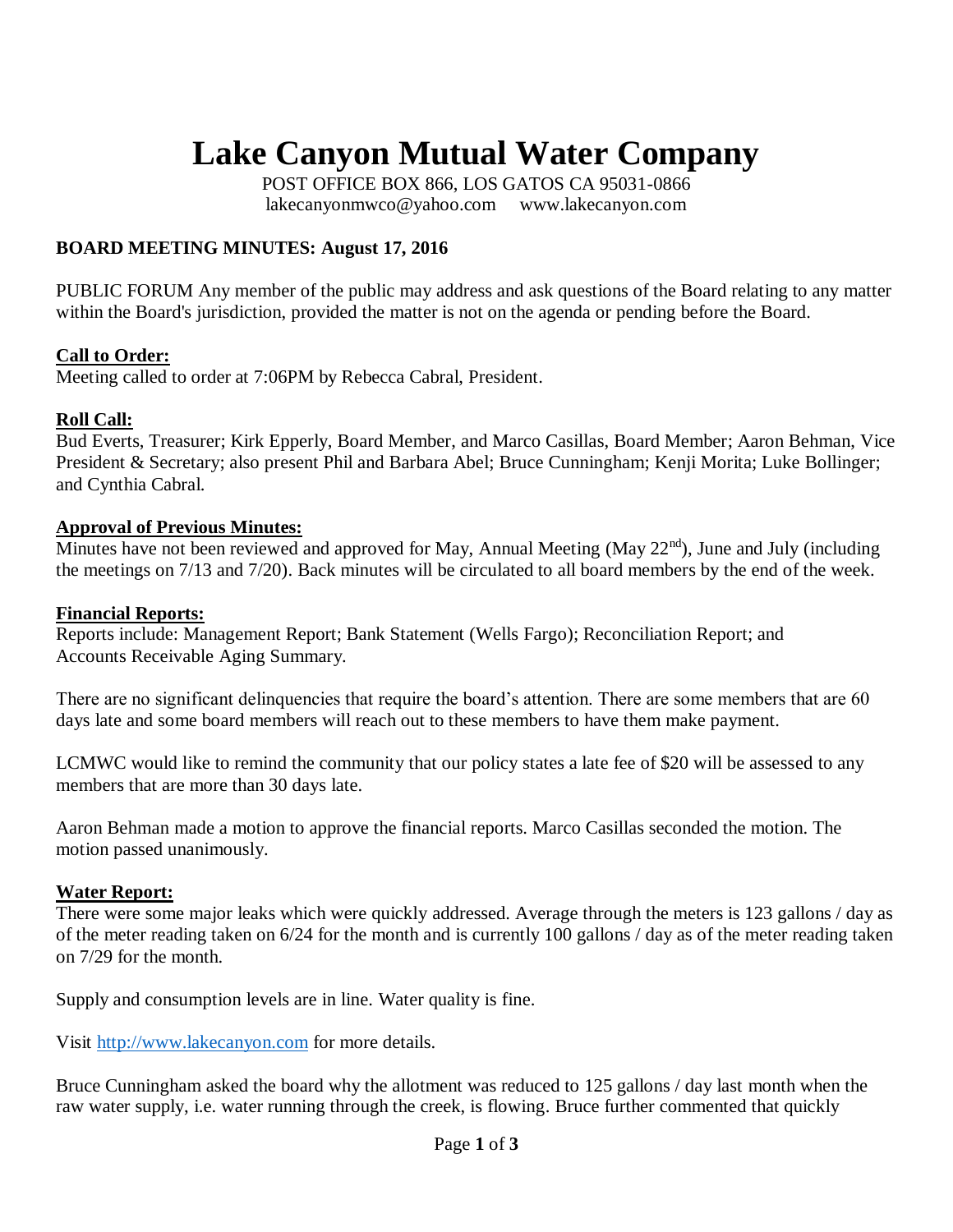changing allotments and posting signage in the community that the community is in a dire situation is not a fair representation.

The board has reconsidered its motion to reduce the allotment to 125 gallons / day.

Bud made a motion to retroactively change the allotment back to 200 gallons / day. Aaron Behman seconded the motion, the motion passed unanimously.

## **Project & Maintenance Reports:**

Filter water pump was rebuilt and was the root cause for the pump going down.

Fire lanes should be repainted. Kirk will address some of these.

Some of the old roads are in need of resealing.

The spring box and vault need to be cleaned.

Annual water testing is being done next week.

## **Communication & Correspondence:**

No communication or correspondence

**Staff Reports:** No reports

## **Business:**

1. Second unit discussion/ committee progress

Kenji and Damian met to discuss the  $2<sup>nd</sup>$  unit policy. Kenji did not have a report from that meeting, but will provide a written report at a later date.

Luke Bolinger requested that until the  $2<sup>nd</sup>$  unit policy is resolved the four members that are being charged an additional hookup will should not be charged for a 2<sup>nd</sup> unit until the policy is resolved. The board did not decide to implement Luke's proposal.

The board and other community members will meet on 8/31/16 at 7:00PM at the Filtration Plant to work on a proposal to move to a consumption-based model that will address the second unit policy.

Remaining business items were not discussed:

- 2. Sept second annual meeting and BBQ
- 3. Late payment for dues
- 4. Mailing proxies
- 5. Office election process: September meeting
- 6. Reconciliation of books needs approval